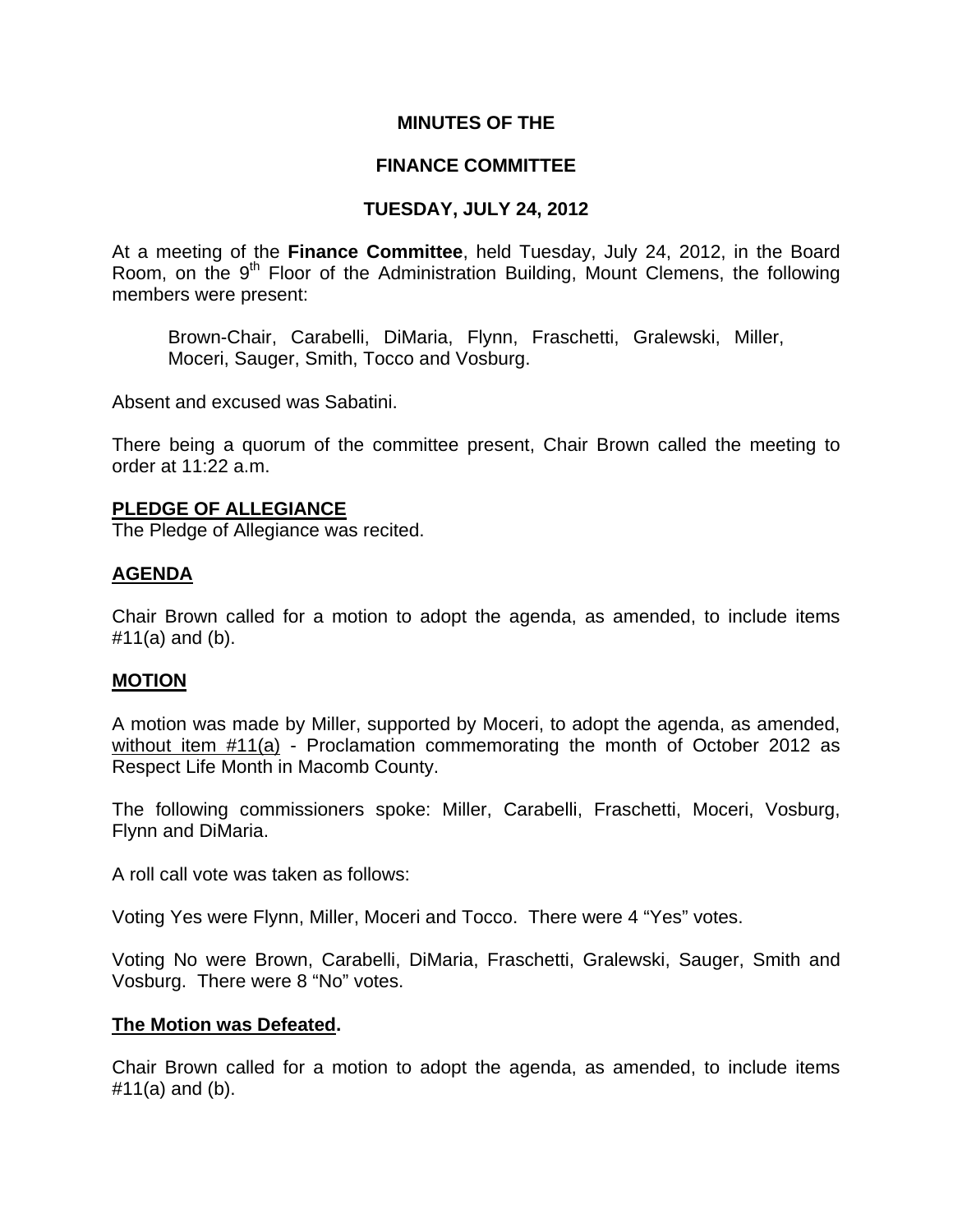### **MOTION**

A motion was made by Carabelli, supported by DiMaria, to adopt the agenda, as amended (to include items #11(a) and (b)). **The Motion Carried with Flynn, Miller, Moceri and Tocco voting "No."** 

### **MINUTES**

#### **MOTION**

A motion was made by DiMaria, supported by Gralewski, to approve the June 6, 2012 minutes of this committee, as written. **The Motion Carried.** 

## **EXECUTIVE SESSION TO DISCUSS ATTORNEY/CLIENT CONFIDENTIAL MEMORANDUM REGARDING PROPERTY LOCATED AT 77 S. MAIN**

#### **MOTION**

A motion was made by Gralewski, supported by Smith, to enter into Executive Session for the purpose of discussing an attorney/client privileged memorandum from Corporation Counsel regarding property located at 77 S. Main.

A roll call vote was taken as follows:

Voting Yes were Brown, Carabelli, DiMaria, Flynn, Fraschetti, Gralewski, Miller, Moceri, Sauger, Smith, Tocco and Vosburg. There were 12 "Yes" votes.

#### **The Motion Carried.**

In accordance with the motion, committee entered Executive Session at 11:36 a.m., with it concluding at 12:10 p.m.

### **CONCUR IN THE RECOMMENDATION OF THE OFFICE OF COUNTY EXECUTIVE REGARDING PROPERTY LOCATED AT 77 S. MAIN**

### **COMMITTEE RECOMMENDATION – MOTION**

A MOTION WAS MADE BY FRASCHETTI, SUPPORTED BY SAUGER, TO RECOMMEND THAT THE BOARD OF COMMISSIONERS CONCUR IN THE RECOMMENDATION OF THE OFFICE OF THE COUNTY EXECUTIVE AND ACCEPT THE OFFER OF \$259,000 FOR THE PROPERTY LOCATED AT 77 S. MAIN STREET, MOUNT CLEMENS, MICHIGAN. FURTHER, A COPY OF THIS BOARD OF COMMISSIONERS' ACTION IS DIRECTED TO BE DELIVERED FORTHWITH TO THE OFFICE OF THE COUNTY EXECUTIVE. **THE MOTION CARRIED.**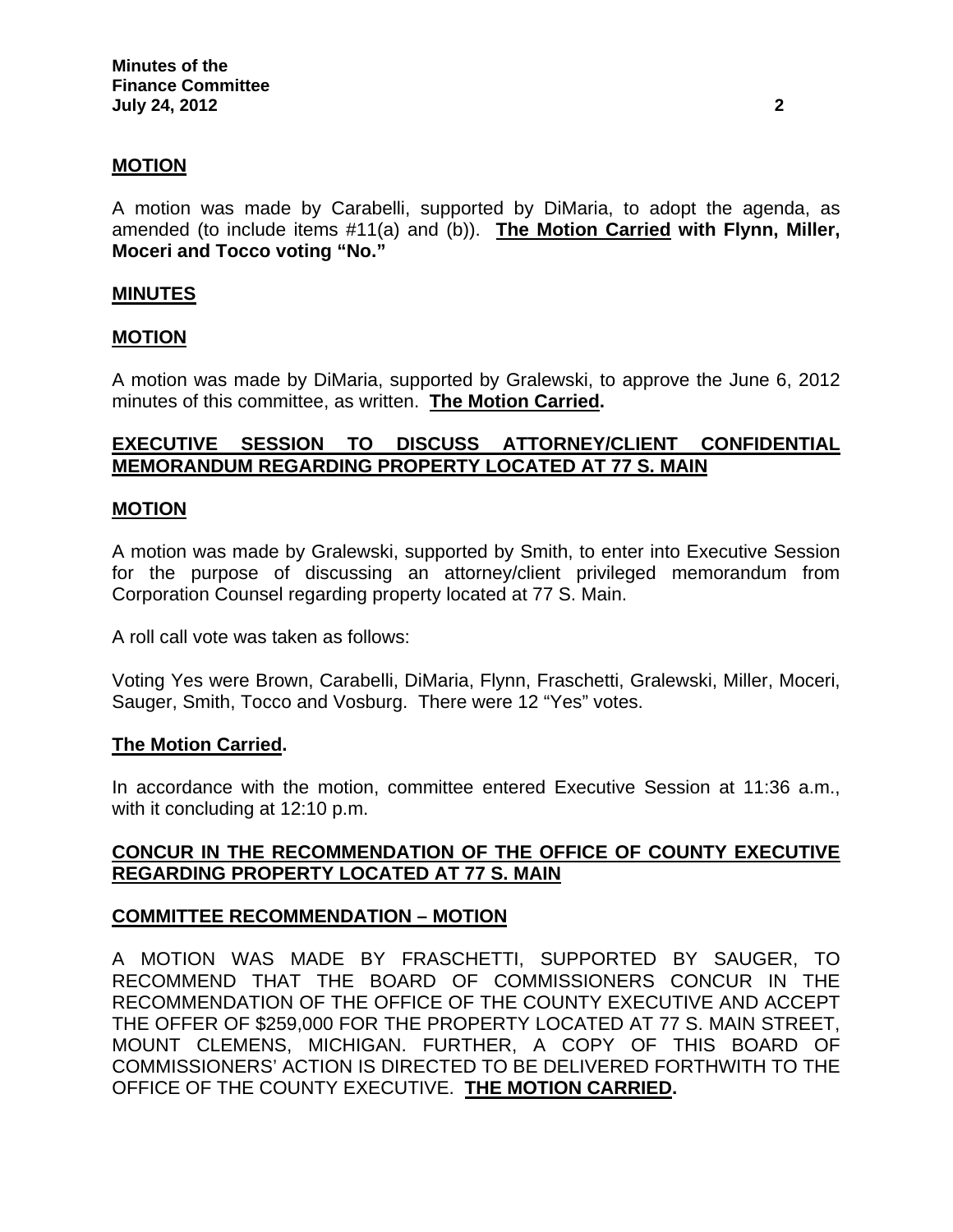# **ADOPT SMART PUBLIC TRANSPORTATION MILLAGE RATE OF .5900 MILL FOR INCLUSION ON THE DECEMBER, 2012 LEVY**

## **COMMTTEE RECOMMENDATION – MOTION**

A MOTION WAS MADE BY TOCCO, SUPPORTED BY MILLER, TO RECOMMEND THAT THE BOARD OF COMMISSIONERS ADOPT A SMART PUBLIC TRANSPORTATION MILLAGE RATE OF .5900 MILL FOR INCLUSION ON THE DECEMBER, 2012 LEVY. FURTHER, A COPY OF THIS BOARD OF COMMISSIONERS' ACTION IS DIRECTED TO BE DELIVERED FORTHWITH TO THE OFFICE OF THE COUNTY EXECUTIVE. **THE MOTION CARRIED.** 

# **APPOINTMENTS OF LAW FIRMS (2)**

### **MOTION**

A motion was made by Sauger, supported by Fraschetti, to concur in the appointments of the following law firms:

Plunkett Cooney, PC to represent Macomb County in the litigation entitled Craig Black vs. County of Macomb, et al, which is pending in the United States District Court; and

Cummings McClorey to represent Macomb County in the litigation entitled Julie McPhail vs. Macomb County, et al, which is pending in the United States District Court.

The following commissioners spoke: Flynn and Vosburg.

Chair Brown called for a vote on the motion and **The Motion Carried.** 

### **RECEIVE AND FILE PRESENTATION ON MACOMB COUNTY BUDGET FOR SPECIAL REVENUE AND ENTERPRISE FUNDS FOR FISCAL YEARS ENDED SEPTEMBER 30, 2013 AND 2014**

A 22-page handout entitled Budget Presentation and Forecast - Fiscal Year Ending September 30, 2013 and 2014 was distributed.

### **MOTION**

A motion was made by Carabelli, supported by Gralewski, to receive and file the presentation on the Macomb County Budget for Special Revenue and Enterprise Funds for Fiscal Years Ended September 30, 2013 and 2014.